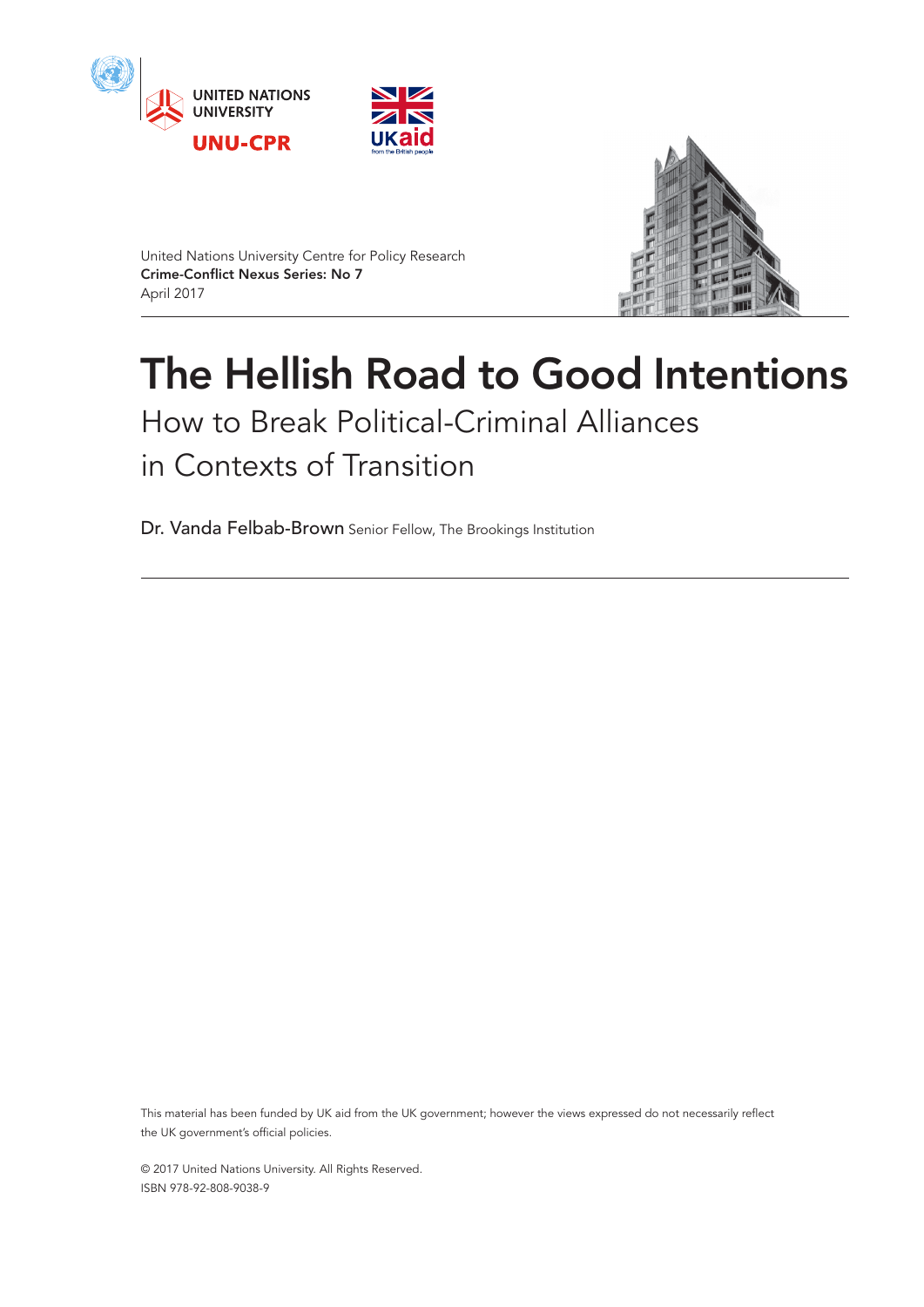## INTRODUCTION

Large-scale illicit economies and organized crime have received increasing attention from governments and international organizations since the end of the Cold War. The end of the Cold War brought a permissive strategic environment that allowed many states to focus on a broader menu of interests in their foreign policy agendas, such as the fight against drug trafficking and production. The post-Cold War era also exposed the fragility and institutional underdevelopment of many of these states, a deficiency perhaps exacerbated by globalization. At the same time, criminal and belligerent actors with significant power previously obscured by the shadows of Cold War politics were spotlighted by the international community, especially when their activities were associated with intense violence or corruption.

The focus on organized crime, illicit economies, and the multiple threats they pose to states and societies only intensified after 9-11 when it became obvious that belligerent groups, such as the Taliban in Afghanistan and Pakistan as well as the Islamic State (IS) in Iraq and Syria, derive multiple benefits—including extensive financial profits—from participating in illicit economies such as the drug trade. In addition to expanding the resources of terrorist and belligerent groups, the persistence and growth of illegal economies have complicated postconflict stabilization and reconstruction efforts in countries that have emerged from civil wars, such as Cambodia and Haiti.[1](#page-8-0) Increasingly, the United Nations Security Council too has highlighted organized crime as an issue requiring the coordinated focus of various United Nations bodies and of the Secretary General.<sup>[2](#page-8-1)</sup>

The evolved standard understanding is that illicit economies and organized crime fuel conflict, increase the fragility of states, and undermine democratization. Thus, the reduction of conflict, the buildup of state resilience, and the promotion of democratization—especially in countries in the process of regime transition or postconflict transition—require the suppression of illicit economies and organized crime. This monograph shows the limitations of this conventional wisdom in both its analytical components and its prescriptions, and highlights how a sharpened analysis can give rise to policies with better prospects for reducing the role of illicit economies and crime in post-conflict and regime-change situations.

Drawing from fieldwork in Afghanistan and Myanmar, detailed in the accompanying two case studies, this capstone paper highlights the key findings regarding the dynamics and interrelationships of illicit economies and organized crime in conflict, post-conflict-transitions, and regime transitions and lays out overarching policy implications that carry beyond the two particular cases.

My analysis of how conflict and criminality have evolved and interacted in both countries from the 1990s through the current period shows that although illicit economies and organized crime pose many threats to states and societies, they can also reinforce regime survival; and laissez faire policies toward the illicit economies and criminal groups, and can in some circumstances mitigate conflict. Inappropriate measures toward illegal economies and organized crime, with wrong sequencing, prioritization, and emphasis—such as suppressing labor-intensive illicit economies which are providing plentiful jobs to otherwise impoverished populations; or cracking down on transactional crimes instead of predatory crimes – can compound conflict dynamics, complicate transitions from war to peace, and weaken state-building efforts.

The need to differentiate labor-intensive and non-laborintensive illicit economies and transactional crimes from predatory crimes is a central theme of this analysis. Transactional crimes violate laws and procedures and supply black markets for prohibited or semi-prohibited products for which there is a demand. Illegal drug cultivation and drug trafficking are examples. Transactional crimes are sometimes erroneously called "victimless crimes" in that the buyers and sellers are working together, which makes them harder to thwart than predatory crimes. Predatory crimes, such as rape, robberies, or extortion, tend to have particular identifiable victims. But there is no economic "demand" for predatory crimes (other than those ordered by powerbrokers and unscrupulous economic actors to intimidate their rivals). As the word "predatory" implies, predatory crimes involve predation, victimization, and abuse.

The international community in its anti-crime suppression efforts often focuses on transactional crimes like illegal drug cultivation and trafficking for a variety of reasons, including their transnational aspect and international visibility. Yet in the absence of legal livelihoods being provided, such as, for the poppy drug farmers in Afghanistan and Burma, the suppression of the illegal activity often complicates conflict mitigation policies. This is particularly the case in the context of labor-intensive illicit economies. Under such circumstances, the sponsorship of illicit economies provides armed actors, such as insurgent groups, with political capital.<sup>[3](#page-8-2)</sup>

Meanwhile, predatory criminality, less visible abroad and at least in the short-term localized in its impacts, tends to delegitimize governments and political systems that cannot control it. Especially in post-conflict or regime transition settings, it often discredits the new political order and can fuel conflict dynamics. It can thus also critically jeopardize international state-building and reconstruction assistance efforts. Yet the international community has paid far less attention to combatting predatory criminality in postconflict countries and in some cases, such as in Afghanistan,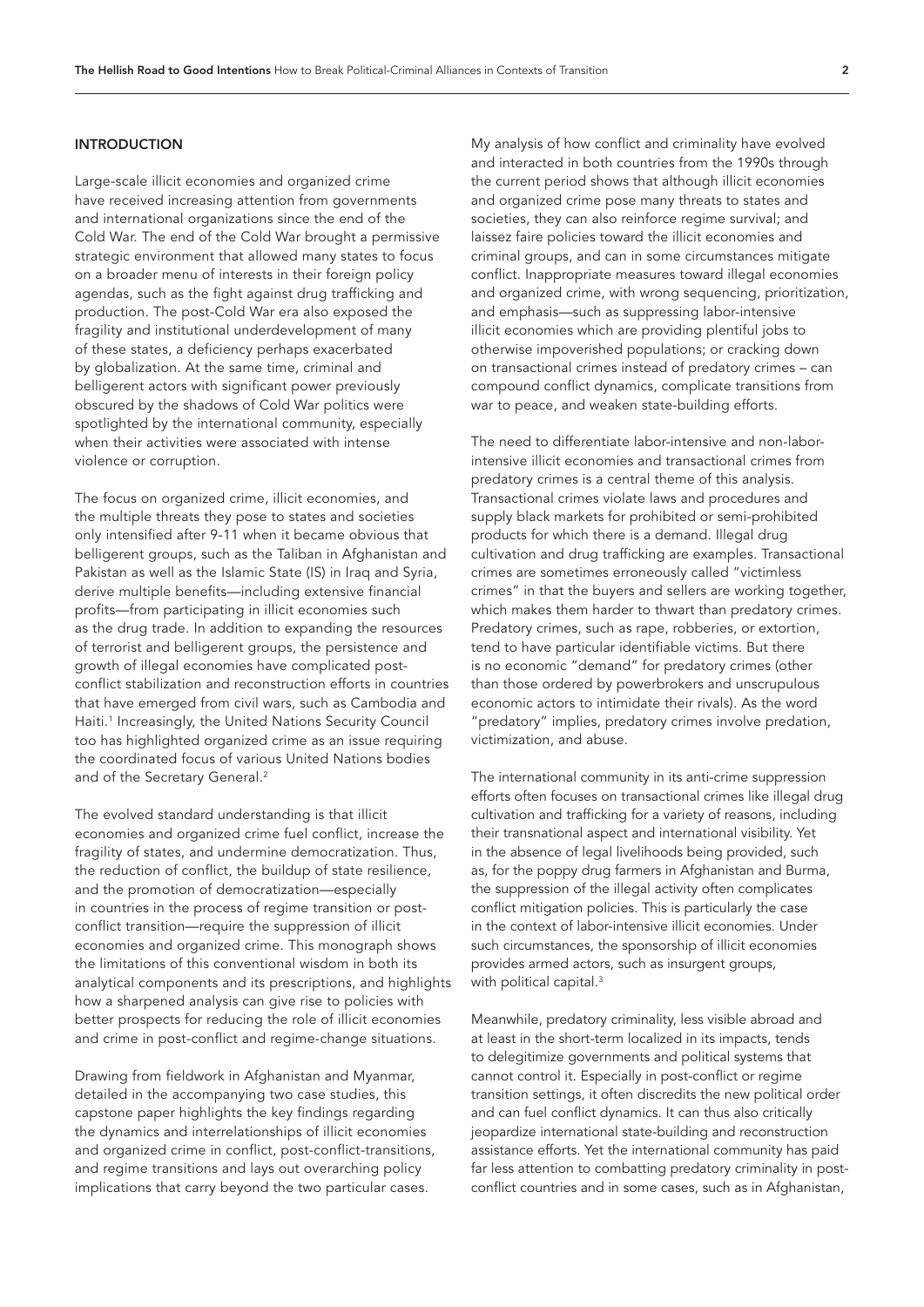severely magnified its deleterious effects by embracing and empowering powerbrokers deeply implicated in such predatory criminality.

In both Afghanistan and Myanmar, conflict and illicit economies, such as drug trafficking and illegal logging and mining as well as land grabbing and predatory criminality, have crucially shaped conflict dynamics and political transitions. Despite the conventional wisdom that efforts to eradicate the labor-intensive drug cultivation enhance conflict mitigation, the opposite has been the case, even as the drug trade has provided financing to the countries' insurgencies.

In the case of Myanmar, ceasefire deals of the 1990s were directly based on state strategies of coopting the insurgent groups through allowing the armed groups to participate in illegal economies. In both Afghanistan and Myanmar, the post-conflict transitions have also turned out to be deeply unsatisfactory and problematical, weakening state-building efforts and democratization because predatory criminality also exploded; even access to the spoils of illicit economies became more exclusionary. Thus in both cases, violent conflict has significantly escalated over the past decade and a half. And even in Myanmar, where the military junta ultimately permitted democratization and an elected government of its chief opponent to take formal, if highly restricted, power, violent conflict is now more intense than it has been during the past three decades.

Afghanistan is a case of one of the most intense and longlasting international counterinsurgency and stabilization efforts. Extensive international military, economic, and expert resources have been poured into the country since 2001. Yet even though the international community became cognizant of how criminality and the lack of rule of law can undermine effective transition and stabilization, it did not successfully implement mitigation strategies. In fact, the scale and debilitating nature of predatory criminality and the mafia state that emerged in the transition period were strongly a function of policy choices by Afghan powerbrokers and elites *and* the international community.

In contrast to Afghanistan, Myanmar represents a case where ending (or more precisely, suspending) violent conflict in the 1990s was critically enabled by the state's cooptation of organized crime and the state's licensing of organized crime to militants who agreed to a ceasefire. As a mechanism of achieving a reduction in conflict, the state was willing to share the national crime pie. Nonetheless, even prior to the recent transition to a more democratic regime, the Myanmar government decided to renegotiate the prior peace settlement, including militants' access to various illicit economies, and conflict escalated again. The new democratic government, which has identified ethnic peace as its top priority but so far failed to achieve progress, thus also inherited a complex nexus of crime-peace, as well as crime and violent conflict. Indeed, a crucial element of why and

how Myanmar's military permitted democratization is its ability to retain not just a formal veto power of policies it dislikes but also privileged access to the spoils of the country's illicit economies.

The analysis of the two cases also shows that organized crime and illicit economies cannot be understood as essentially an infection from outside that weakens and sickens a political system. Often, organized crime and illicit economies are mutually constitutive with political processes organic to the system, even if deleterious from the perspective of accountability and rule of law. They do not merely undermine the state; the state uses them for its purposes. Illicit economies and crime can also be tools of foreign governments, both serving their internal goals and intersecting with regional geopolitics.

Accordingly, acting against illicit economies and against predatory criminality also need to be understood as profoundly political efforts. In many circumstances, including in the cases of Afghanistan and Myanmar, they are thus not merely technical interventions and assistance to strengthen institutions and civil society; they are projects in reorganizing local political arrangements. Their effectiveness is thus also a function of relative balances of power and the long-term wherewithal and capacities of the would-be reformers, internal or external.

The analysis and policy recommendations presented in this capstone paper are based on my recurrent fieldwork in Afghanistan and Myanmar since 2001. During the fieldwork trips, I interviewed Afghan and Myanmar's government officials, journalists, civil society members, powerbrokers and politicians, and representatives of insurgent groups. I also interviewed members of the international community who were providing assistance in those two countries, and diplomats engaged in regional geopolitics. Specifically for this project, I undertook additional fieldwork in Myanmar in December 2016. I also supplemented my prior fieldwork in Afghanistan with phone interviews with a range of actors there during the fall and winter of 2016.

The case studies detail the empirical findings and policy recommendations specific to each of the countries. This paper provides the overarching conclusions, key lessons, and broad policy recommendations that go beyond the two case studies and apply to other settings of where post-conflict and regime transitions interact with extensive illicit economies and organized crime.

# OVERARCHING CONCLUSIONS AND POLICY RECOMMENDATIONS

The case studies of conflict, post-conflict, and political transition dynamics in Afghanistan and Myanmar and their relationship with illicit economies and organized crime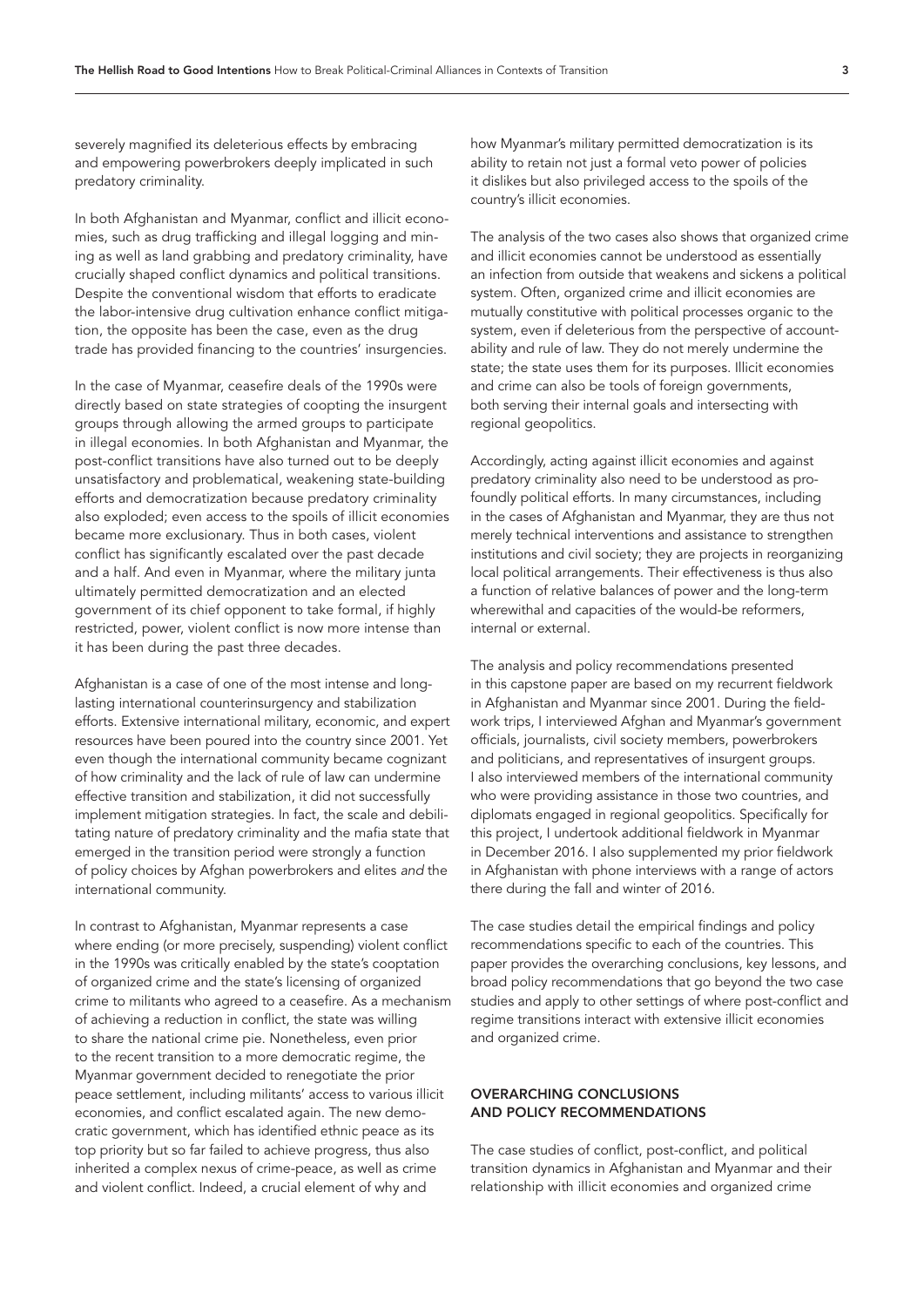have consistently shown that criminality and political arrangements are mutually constitutive. Thus measures and strategies against illicit economies and predatory criminality, or their absence, also need to be understood as profoundly political efforts. In many circumstances, including in the cases of Afghanistan and Myanmar, anti-crime and anti-corruption efforts are thus not merely technical interventions and assistance to strengthen institutions and civil society; they are projects in reorganizing local political arrangements and local balances of power. Conversely, their effectiveness is thus also a function of relative balances of power and the long-term wherewithal and capacities of the would-be reformers, internal or external. If they are treated as merely technical efforts to reform the security or justice sector and ignore the political realities of country and of how they change local balances of power, they will be at best ineffective and at worst can weaken a desirable political order and intensify conflict.

Overall, policies toward illicit economies and organized crime cannot be treated in isolation or understood as efforts separate from the overall stabilization effort. They are an integral part of it, and hence they need to be understood as political projects and ruthlessly sequenced and prioritized as well as nested within the wider military, diplomatic, and development stabilization efforts.

### Taking Advantage of Early Windows of Opportunity

In the early post-intervention or post-transition period, the local population is most willing to work with the new regimes and outside interveners in setting up a new political dispensation. Under the best of circumstances, the local population will have disliked the previous political regime and will now be hopeful about the future. At minimum, local populations and power structures will be uncertain about the power and capabilities of the intervener and fearful of actively resisting it: at such times, local powerbrokers have the least certainty about the future and show the greatest restraint in directly or covertly challenging the intervener, since their networks of power will have been weakened by the collapse of the previous order and they will not have had time to reconsolidate and reconstitute their new power networks.

The longer the intervention forces wait to set up capable state structures, the harder the state-building effort becomes: military opposition emerges. Local powerbrokers' criminal and political networks are (re)established, and the population loses faith in the future. Undoing such negative trends becomes harder and harder as more time elapses. Remobilizing the support of the population becomes especially difficult. The window of opportunity closes rapidly; and at some point, reversing the adverse trends may become impossible.

It is important to recognize, however, that the staying power of the international peacekeeping forces will always be inherently limited and that efforts to suppress illicit economies will only be sustainable if the population in the country and its political representatives have the economic and political incentives to support such policies.

It is unrealistic to expect that policy interventions by outsiders can suppress all malign networks – whether militant or criminal. The priority for the international community should be to focus on the most disruptive and dangerous networks, those that cause most damage. These include those with the greatest links or potential links to international terrorist groups with global reach, those that are most rapacious and detrimental to society and the development of an equitable state, and those that most concentrate rents from illicit economies to a narrow clique of people. These three criteria may occasionally be in conflict, and such tensions will pose difficult policy dilemmas. In addition to considering the severity of the threat posed to the international community and to the host state and society by such drug-trafficking or organizedcrime groups, the estimated effectiveness of any policy intervention needs to be factored into the cost-benefit analysis of policy choices.

If outside military forces and their civilian counterparts decide to promote "good governance" and undo existing criminal enterprises and illicit economies and prevent the emergence of new ones, they need to plan for and take on this effort early in the mission. The immediate and early post-intervention, post-military-operations period is the critical and optimal time to shape the political and criminal environment in the country.

In fact, outside intervention forces often have not only a poor capacity to understand local illicit economies and patronage networks of crime and politics, but also lack the capacity to respond to crime—to both organized and street crime.

The rise in street crime is often the first and most direct way that local populations experience post-intervention insecurity. This can alienate the population from the state and the intervention force, stimulate a hankering for the *ancien régime,* empower extralegal powerbrokers, and even bring on a full-blown criminal order and predatory criminality.

# Limiting the Role of Warlords and Their Militias and Criminal Powerbrokers

The international community should limit and ideally altogether avoid relying on problematic powerbrokers for the sake of short-term military goals or counterterrorism objectives or other short-term imperatives. Supporting these problematic but available actors against more dangerous and vicious enemies should be the last resort since the odds are very high that they will turn rogue and predatory and ultimately contradict stabilization interests.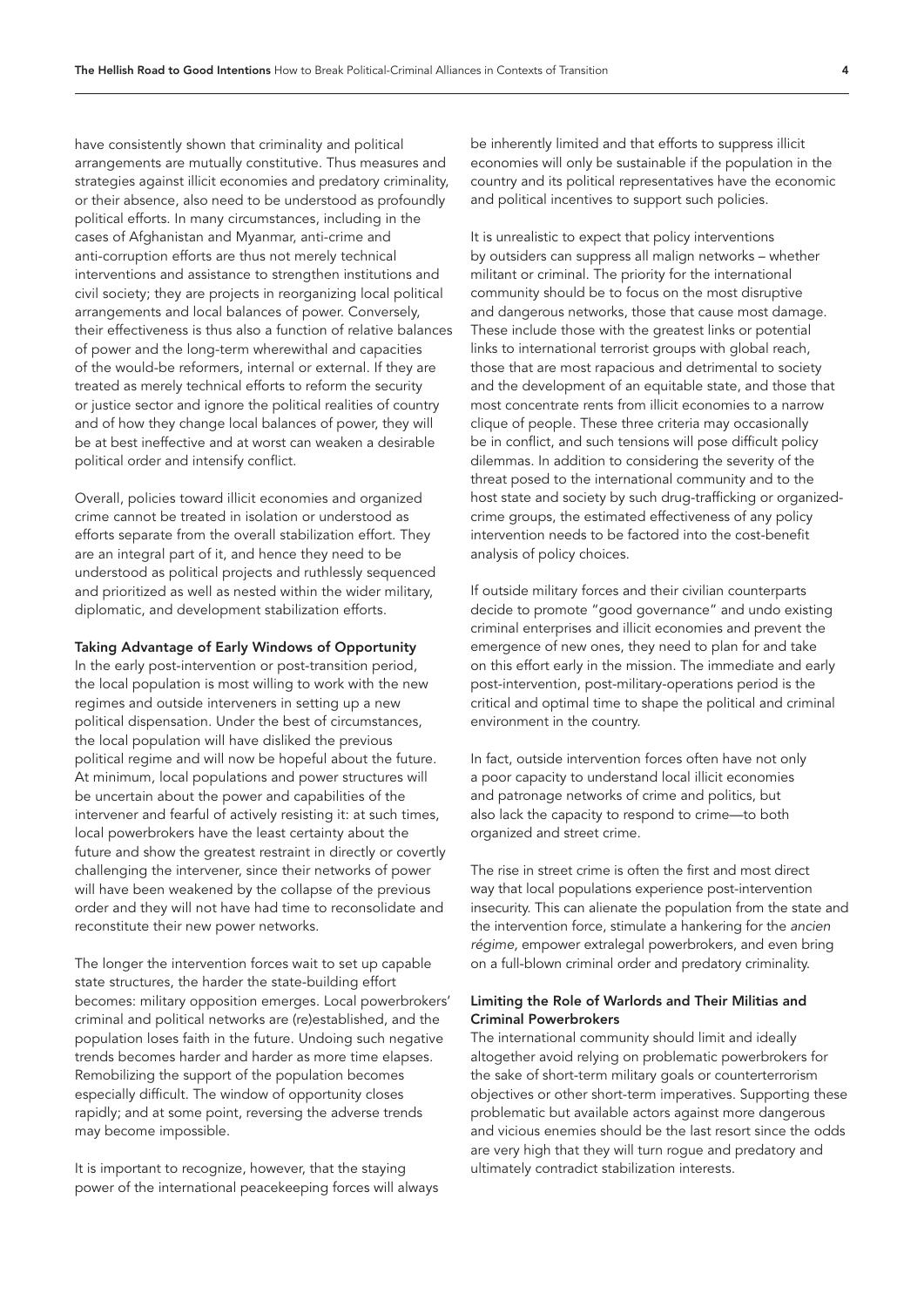Nonetheless, if supporting militia forces and embracing unaccountable powerbrokers is the least bad option, the international community from the very beginning needs to build into its policies a consideration of how to disempower them and roll them back. Ideally, any militia policy program would include developed and implementable policies of disbandment when needed. Such an ideal approach, however, necessitates in turn that the international community retains the option of being militarily engaged in a country for a long time and involved in its political processes. It also requires nuanced intelligence and understanding of the multiple political impacts of the powerbrokers, their militias, their linkages to criminality, and the rollback processes. If such mechanisms of restraint are elusive (which will often be the case in many situations of intense conflict with dangerous terrorist groups and miserable governance by official state actors), the international community needs to realize that its embrace of such powerbrokers and militias will merely defer immediate threats to later and transform acute problems into long-term ones. The friendly militias and powerbrokers of today will likely end up as threats to the interests of the international community in a matter of time.

Thus, all assessments of the chances of success of external efforts need to be much broader than merely eliminating a particular terrorist group and deposing a particular regime. They also need to include judgements of whether a sufficiently stable, sustainable, and legitimate order and governance will ensue or whether supporting "partners" merely perpetuates structural causes of instability.

When the international community determines that building up militia forces or embracing problematic powerbrokers cannot be avoided even while sufficient mechanisms to roll them back are lacking, it must be willing to renege on any deal with them when they start contradicting stabilization interests. That may involve letting them sink, politically and militarily. Such a conditional policy entails many pitfalls, including setting problematic precedents and dissuading some actors from even temporarily cooperating with the international community.

A smaller presence of the international community on the ground means that it has more limited leverage to influence the behavior of the power brokers. But smaller leverage does not imply the absence of all mechanisms to weaken at least the most pernicious powerbrokers and modify the behavior of others by creating incentive structures that at least discourage egregious abuse. Prioritizing the focus on the most malign actors—such as power brokers who create and fuel conflict among communities, systematically marginalize particular groups, or perpetrate major human rights abuses—will be necessary.

A counterargument can be made that some of the most dangerous powerbrokers and illicit activities may be the most difficult to counter and that the international community and national governments should only focus on those they can handle. Yes, choices will have to be made and taking on efforts that cannot be seen through is disastrous and eviscerates any remaining deterrence against organized crime and illicit economies. Feasibility, just as prioritization in terms of harm, will need to guide selection.

But the purpose of prioritization and sequencing is precisely to transform an untractable system-wide problem into manageable discreet situations that also reinforce a desired balance of political power in the hands of reformers. International influence may not always be able to effect the removal or even weakening of such powerbrokers. However, the leverage may be sufficient to alter their behavior enough to make them more acceptable to local communities. The international suasion may, for example, include merely encouraging local power brokers to expand and broaden their patronage networks so that more people and more communities have access to some of the privately sponsored goods.

There is no guarantee that if a highly pernicious power broker is removed, a good official will then be appointed. The choices will often have to be between bad and awful. But a competition among power brokers for access to international assets will also provide opportunities to shape their behavior.

Even if the international community cannot get the noxious powerbrokers removed and has to engage with them, it should limit any visible public embrace of them and not publicly declare them great commanders and friends. And quietly, even if it cannot accomplish the removal of the problematic power brokers, the international community can impose other sanctions on them, such as denying them visas. Portfolios of corruption and evidence of abuse should be assembled, which can be used if the political context becomes more permissive of corrective action. But even the existence of such a folder of evidence—if quietly communicated to the power broker—may well increase the international community's leverage.

# Adopting a Prioritized Sequential Approach against Predatory Criminality, Pernicious Powerbrokers, and Corruption

Especially in situations where key political powerbrokers are intimately connected to organized crime and illicit economies and the political system is pervaded by criminality and corruption or based on political-economic bargains around illicit economies, and where rule of law reformers are relative weak vis-à-vis the pernicious powerbrokers and the systems, prioritizing anti-corruption and anti-criminality steps will be required. Such prioritized and sequential approaches may involve taking on one criminal powerbroker at a time. Moving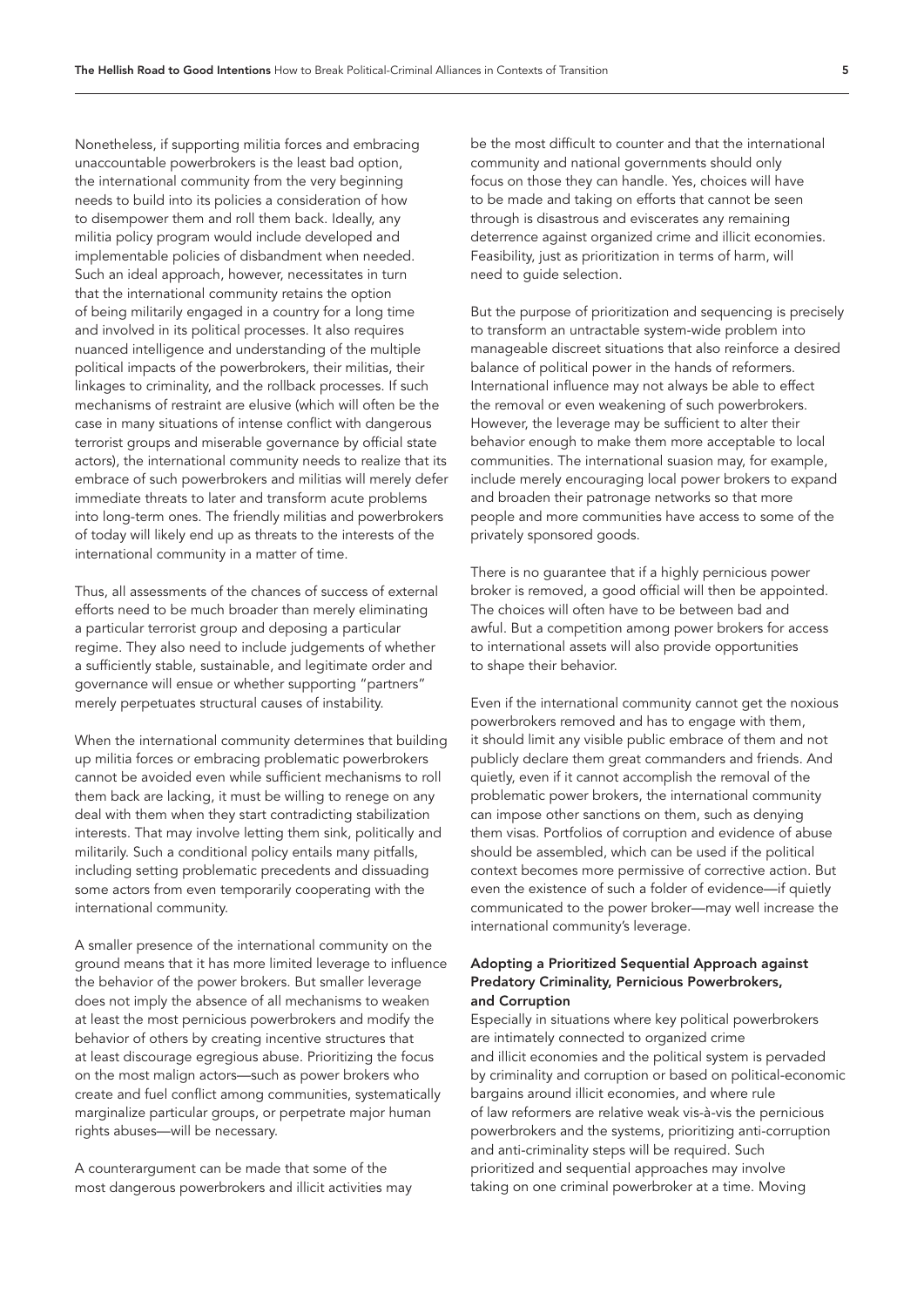against all criminals and all powerbrokers involved in illicit economies may be infeasible and undermine the political survival of reform actors. Ideally, early moves against the illicit economies and predatory criminality would not only limit crime, but would also increase the relative power of the reformers in the system.

Although moves against the unaccountable powerbrokers need to be prioritized, the international community should demand that the Afghans institute accountability measures and appropriately severe punishment for the most serious crimes perpetrated by the powerbrokers, such as major land theft, rape, kidnapping, and murder. The resulting demonstration effects can be very powerful and even possibly generate deterrence of these crimes. Thus, reducing crime in one or two major localities, such as an important city, by concentrating resources and focus there, or by holding accountable the local powerbroker, would serve as a demonstration of legitimacy and power of the national government or rule-of-law reformers. Of course, any such progress in even one city is predicated on the willingness of the rule of law reformers and the international community that supports them to break their dependence on the city's and region's powerbrokers. Without such a re-negotiation of the local political compacts, little progress is likely to be accomplished by anticrime measures because crime and politics are often so deeply intertwined.

For the international community, trying to roll back criminality and corruption thus entails looking for rule of law reformers also among powerful political actors who will benefit politically from breaking with the prevailing system of crime and politics.

However, the crucial task and challenge is to transform anti-crime measures from a tool of political convenience into one of institutional habit and systemic proclivity.

#### Strengthening Institutions and Supporting Civil Society

To achieve the transition from political actions against crime to rule-of- law systemic proclivity, it is thus crucial to also adopt institutional building efforts that the international community has traditionally engaged in, such as security sector reform and policing and rule of law reform and encouraging financial integrity in political parties.

Anti-crime training needs to become an urgent focus and component of the external assistance for training local police forces. Yet both the outside intervention forces in general and their military police components in particular are often ill-prepared to respond to street or organized crime, nor can they effectively train local police forces. Neither military policing nor counterinsurgency-light approaches are adequate substitutes for traditional-community-oriented policing skills. Thus, making a determined and systematic effort to develop police forces capable of tackling street

crime, and having a police-training program geared toward street- crime suppression, would greatly enhance the effectiveness of international interventions.

The crucial focus of anti-crime efforts to induce better local order and anchor desirable, legitimate stability must obviously include an effort to reduce criminal and predatory behavior perpetrated by existing police themselves. Since the baseline is so low, achieving some improvement may not be hard; but making truly meaningful progress on reducing police participation in criminality and improving their anticrime capacity will be much harder. No doubt, police development is arguably the most difficult form of institution building and reform a country can undertake, and the record around the world—both for domestic efforts and externally assisted ones—is poor.

Building and supporting a strong, vibrant, and diverse civil society, including monitoring, oversight, and anti-corruption NGOs and investigative journalists, is also crucial.

Although the influence and effects of both institutional reforms and civil society enhancement will be limited as long as the basic political dispensation is built around the intermeshing of politics and crime and as long as political reformers have limited power, the institutional reform and civil society growth can nonetheless provide important nudges toward rule of law. They are thus an important mechanism to ensure that the anti-crime and anti-corruption measures are in fact transformed from tools of political convenience into systems of rule of law, and that the political reformers do not discard their reform effort when it stops serving their parochial interests or the entire reform does not wither when they lose power.

# Prioritizing Measures against Predatory Criminality and Non-labor-intensive Illicit Economies

In addition to a sequential approach to fighting crime and corruption, early post-conflict and transition moves against illicit economies and organized crime should also be prioritized. Specifically, they should focus on the suppression of predatory criminality and non-laborintensive illicit economies.

Premature efforts against labor-intensive illicit economies, such as illicit crop cultivation, that provide livelihoods to large segments of local populations without legal livelihoods being in place will hamper counterinsurgency and conflict-mitigation efforts and political stabilization. Moreover, in the absence of security and strong on-theground presence, the effectiveness of any illicit-economy suppression efforts will also be highly limited. No matter what anti-crime/ counternarcotics efforts are ultimately undertaken—be it iron-fist suppression of the illicit economy or a prior fostering of legal alternative livelihoods—they will not be effective in reducing the illicit economy unless firm security throughout the entire territory has been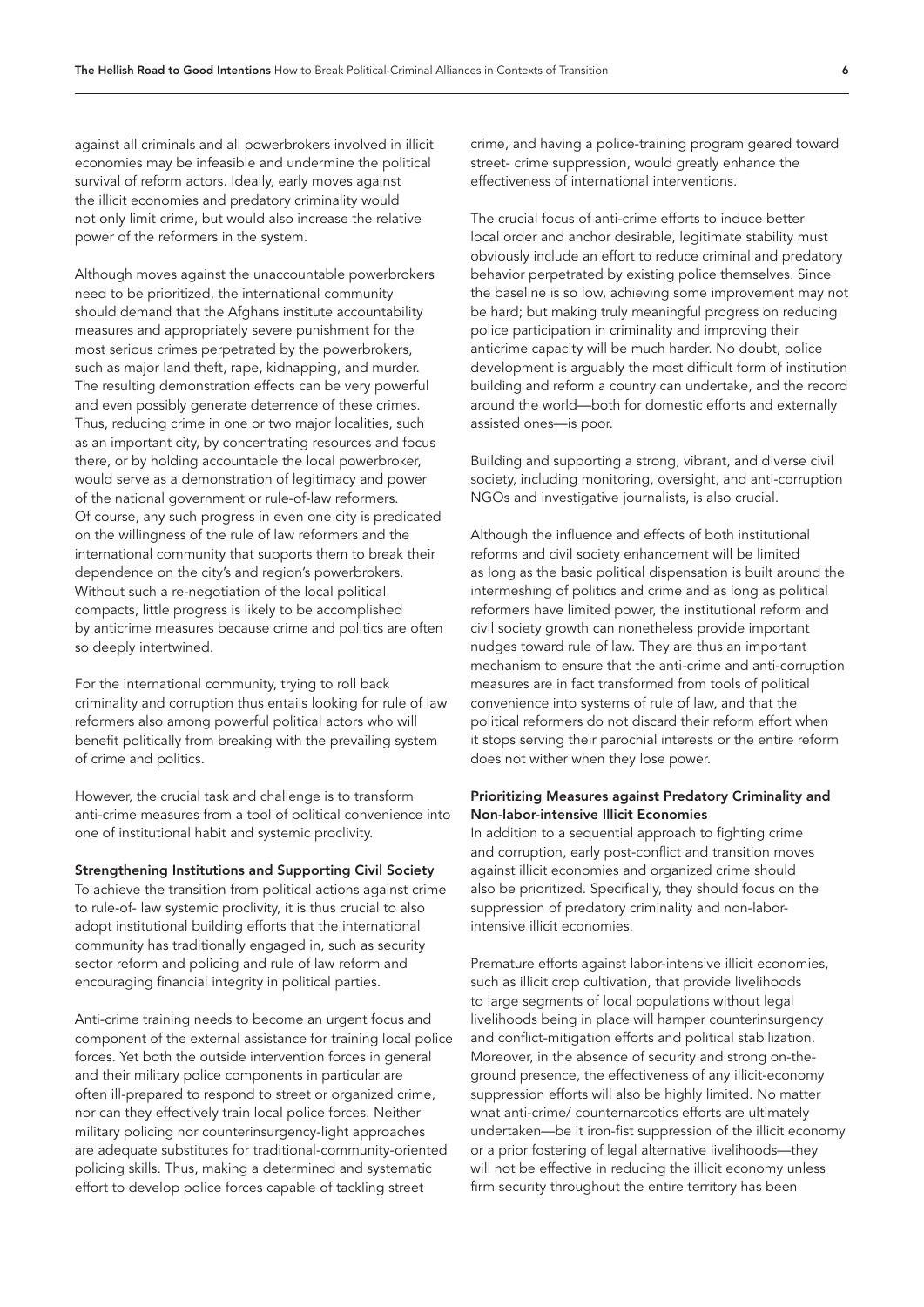established first. The state needs to be strengthened and violent conflict ended before efforts against illicit economies can be effective.

Indeed, efforts to suppress labor-intensive illicit economies in particular localities should only be undertaken when legal alternative livelihoods are in place, not simply promised to materialize in the future.

Alternative livelihoods efforts should focus on job creation, including off-farm, income generation, and human capital development and address the structural drivers of illicit economies. They should be fully integrated into overall rural and economic development efforts.

# Improving Governance and Targeted Efforts to Reduce Corruption

The United States and the international community should define good governance in ways that are consistent with the views of local populations as well as key international principles. Good governance is not just the delivery of services but also, critically, physical security, food security, the provision of justice, and a reduction in impunity for egregious corruption and extensive crime. A good measure of the quality of governance is one that is derived from a comprehensive concept of human security—that is, security from physical abuse, whether from insurgents, criminals, warlords, local militias, or the local government, and security from great economic want, as well as access to justice and accountability mechanisms.

Promoting good governance thus does not imply promoting particular political or institutional visions and arrangements. But the international community's longterm goals should include strengthening checks and balances within the political system, reducing patronage, clientelism, and corruption—in addition to enhancing the government's delivery of services.

Equitable and inclusive political dispensations will have a much better chance of being sustainable than rapacious and exclusionary ones.

Given local power realities, just as anti-crime measures might have to be sequenced and prioritized, so might measures against corruption. Anti-corruption efforts should focus on limiting corruption that systematically excludes entire communities from access to jobs, particularly in the national security and police structures, or from the country's economic markets. A corollary to limiting ethnic or communal discrimination within the security services is to ensure that command levels are not dominated by a particular ethnic or communal group, and that salaries and leaves are equally distributed.

In addition, it is critical to focus on the corruption that seriously undermines the emergence of the already fragile

legal economic markets, particularly those that create jobs. Such severely-detrimental corruption includes the proliferation of unofficial checkpoints and the ever-escalating bribes to be paid at those checkpoints, major corruption in the banking sector, and corruption in line ministries that paralyzes service delivery rather than facilitating it.

Predictable corruption connected to the delivery of services can be seen as another form of taxation, and not entirely intolerable to local populations or destructive of economic and political functionality and legitimacy. Yes it is highly suboptimal, but it does not necessarily make the political system combustible. Highly politically explosive problems do arise when corruption leads to paralysis within government offices, when money or property are typically stolen without any service being provided, and when the unofficial taxation reaches such heights or is so unpredictable that the vast majority of revenues from an economic activity is lost. Combating these types of systemic corruption should be a priority.

Finally, attempts to undermine the selection and work of effective local officials should be countered as much as possible. The international community should encourage merit-based appointments in local and national governments. It should also seek to influence the process by interacting with, encouraging, and rewarding wellperforming government officials. But even with clientelistic networks, not all potential appointees are equally incompetent or abusive. Even if the choice is only between bad and less bad, the international community should weigh in on behalf of those who are less grating to local populations. Moreover, there may well be opportunities to move against corrupt and incompetent officials who fall out of favor with their patrons.

#### Cultivating Robust Local Knowledge and Intelligence

Any effort to help shape or reconstitute local law and order requires that international actors and military forces have a very detailed understanding of the intricacies of the local political systems, cleavages, and economic (including criminal and illicit) arrangements and systems and their connections to an area's violent conflict and to its political and socio-economic structures. Far more so than signal intelligence, continual and robust on-the-ground information and intelligence are crucial for developing such understandings. International missions thus must have a strong analytical-support component that includes political, economic, agricultural, anthropology, and criminology experts. And their analysts must be able to get "out-of-the-wire," so to speak—that is to interact extensively with local actors outside of fortified and bunkered-down embassies and military bases.

#### Emphasizing Sustained Engagement and Oversight

The more local actors expect that international intervention forces, including civilians, will rapidly leave and lose interest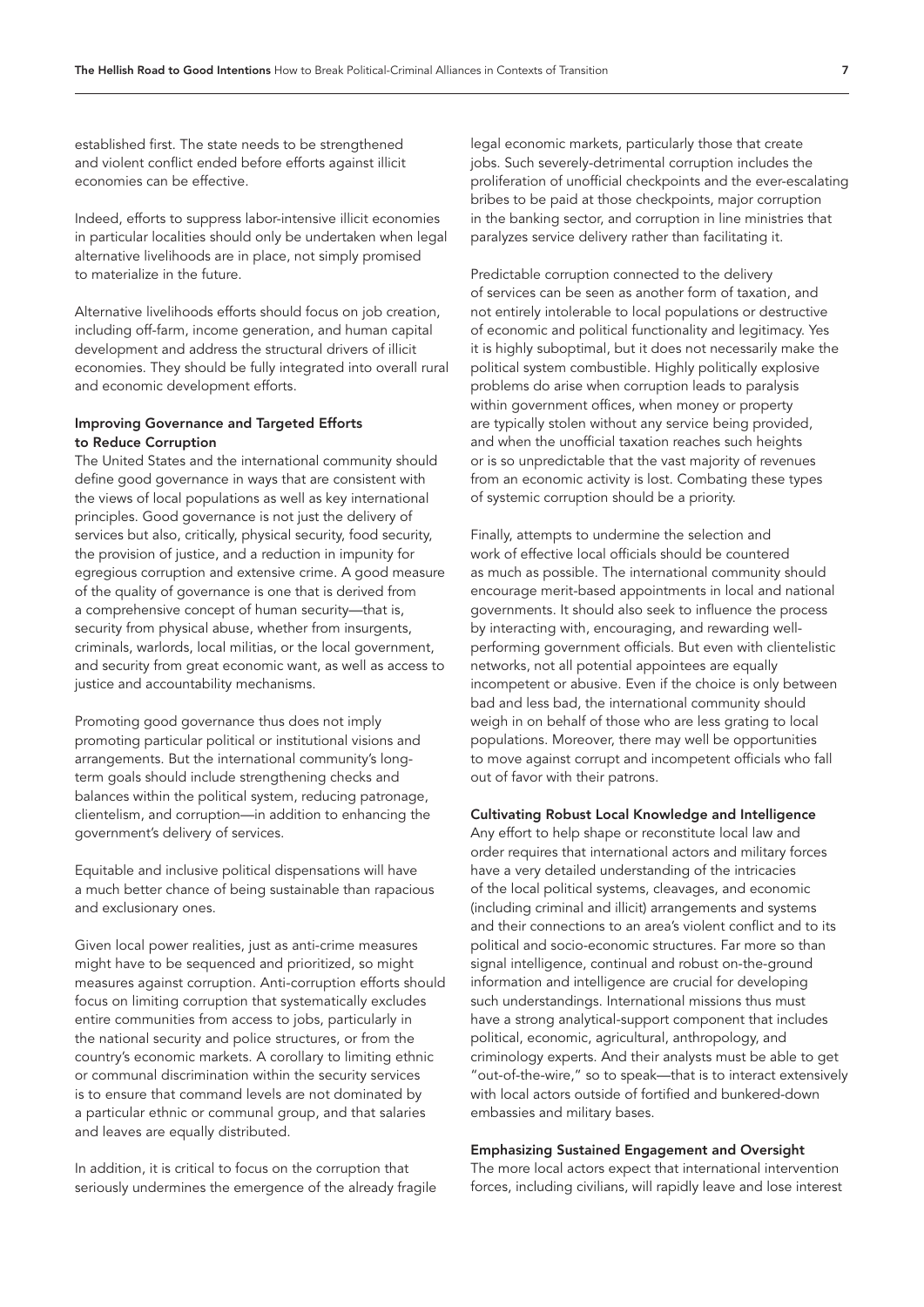and oversight, the more the locals will hedge by cultivating relations with malign political and criminal actors and other undesirable sponsors, including neighboring countries. Of course, the form of any sustained engagement will be a critical determinant of effectiveness.

Not just a good strategic design but also effective on-theground implementation are keys to success. In addition to detailed knowledge of the situation on the ground, the effectiveness of policies is often dependent on the application of astute judgment, tough-minded selectivity, careful calibration, judicious pacing, and a willingness to absorb short-term costs and risks. Not all of the policies will be able to be implemented at the same time in equal scope.

Policies to shape local order require coordination between the top outside military and civilian actors and among international donors and partners. Such coordination and agreement on basic policies is important because effective selectivity requires not just diligently promoting an issue one selects but also making choices as to what aspects and levels of a problem will *not* be tackled, at least not at a particular time. The basic outlines of the priorities need to be communicated throughout the involved bureaucracies because in large institutions with perpetually shifting individuals, having to constantly and freshly decide what will and will not be done is likely to eviscerate selectivity. In turn, achieving some badly needed consistency necessitates longer assignments for U.S. and major international civilian and military leaders in places where the local order is to be shaped or reconstituted.

### Conditioning Economic Aid with Sustainability in Mind

The international community must get out of the habit of trying to achieve stabilization by showering a locality with money and being preoccupied with "burn rates" of the dispensed aid. Sending *less* money through the system may well enhance stability and legitimacy. Whatever aid is allocated must be accounted for and conditional. Such conditionality does not mean earmarking money or spending money off-budget. Channeling outside financial aid through the national government is highly desirable since it increases the fiscal capacity of the state and links the population more closely to the state, which builds accountability. However, the international community must diligently monitor how money is spent or stolen and whether it is promoting the desired objectives or in fact is fueling instability and abuse by the powerful, thus delegitimizing local governments and fueling violent conflict.

Economic development policies should focus on comprehensive, sustainable development plans based on local knowledge. They should prioritize food security; long-term, sustainable job creation (not just jobs lasting

three months); human capital growth; infrastructure expansion; and capacity building.

The international community needs to find the will to undertake detailed, if occasionally time-consuming, studies of local conditions before economic projects are rolled out. Such assessments need to include an analysis of the preexisting political structures, social cohesiveness, and (in)equality in access to resources—all of which the economic interventions will have to interact with. Rather than a one-shoe-fits-all approach, donor policy designs need to thoroughly take into account local contexts and be based on consultations with local stakeholders. Donor programming and financial commitments should be multiyear; but they need to retain enough flexibility in their structure so that implementers can modify ineffective policy designs and restructure programs to prevent narrow, exclusionary networks from capturing program resources to the exclusion of the wider community.

Tying funding levels to accurate assessments of the absorptive capacity of a locality and to a government's capacity to disburse the money is equally important. If even honest government officials cannot figure out how to spend and allocate funds or distribute them to the subnational levels, services will remain undelivered and faith in the government will continue to plummet.

Proper monitoring and punitive measures to discourage serious corruption must be a part of the economic and political aid packages as well as military support. Developing mechanisms for monitoring and oversight is a major challenge. If serious and pervasive fraud is detected, the international community must be ready to turn off the spigot.

Encouraging better governance requires resolve and consistency. But while such efforts require expenditures of political capital, they do not necessarily require greater financial expenditures. In fact, substantially reducing money flows and disbursing only funds that can be monitored and spent sustainably would on its own improve governance and reduce corruption.

# Sticking to Redlines and Being Specific about Conditionality

The international community needs to be able to uphold whatever red lines it sets to control the pernicious powerbrokers involved in criminality. This implies having the plans and resolve to take punitive actions if the powerbrokers and local governments violate the red lines. Such conditionality cannot be vague, and the red lines should only be those the international community has the will and capacity to enforce. A consistent failure to act against behavior designated as intolerable only undermines the reputation and effectiveness of the international community.